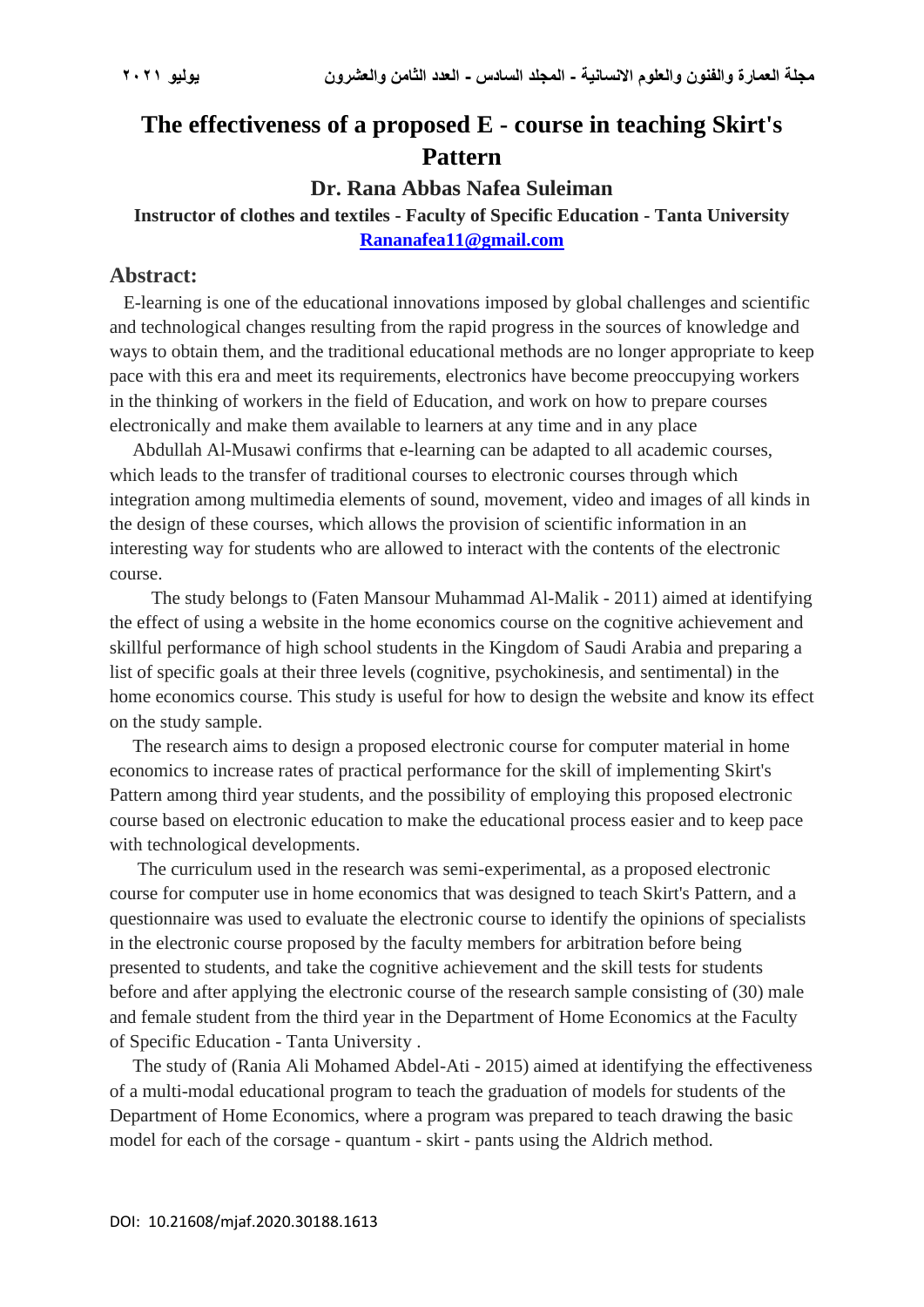In the field of home economics, e-courses must be based on satisfying students 'practical and scientific needs, so the aim of the research is to employ computer applications in the work of a proposed electronic course in home economics and measure its effectiveness in developing students' skills before and after applying the e-course through a set of knowledge and skills, in addition to the researcher who should prepare a list for the arbitration of this course and present it to a group of specialists for evaluation.

### **The Search Problem Was:**

- What is the possibility of designing and producing a proposed electronic course for teaching Skirt's Pattern for third year students at the Specific Education College?

- What are the foundations and standards for building an e-course expected to teach the paradigm of home economics students?

- What is the effectiveness of employing the specified e-course in developing some special skills of Skirt's Pattern in the subject of using computers in home economics for students of the third year?

#### **Research aims:**

1- Preparing an electronic course to develop skills of the paradigm of the home economics department students.

2- Using the presumed online course for teaching the Junella Model at the Department of Home Economics, Faculty of Specific Education.

3- Measuring the effectiveness of the e-course in developing the skillful performance of the paradigm of the third year students in the Department of Home Economics.

#### **Research hypotheses:**

1- There are statistically significant differences between the average students 'scores in the pre and post application of the achievement test and the skill performance test in favor of the post application.

2- There are statistically significant differences between the average students 'scores in the pre and post application of the achievement test in favor of the post application.

3- There are statistically significant differences between the average scores of students in the pre and post application of the skill test in favor of the post application.

# **Research importance:**

1- Presenting a suggested electronic course for teaching the subject of using computers in economics to develop special skills for drawing the model of the Junala.

2- The trend towards studying the course electronically for the third year students in the Home Economics Department.

3- Contributing to the modernization of learning methods in the home economy, in line with modern trends in education.

4- Raising the efficiency of the graduate and keeping it up to date with recent developments in the labor market.

# **Research Methodology :**

Quasi-experimental approach. The research sample: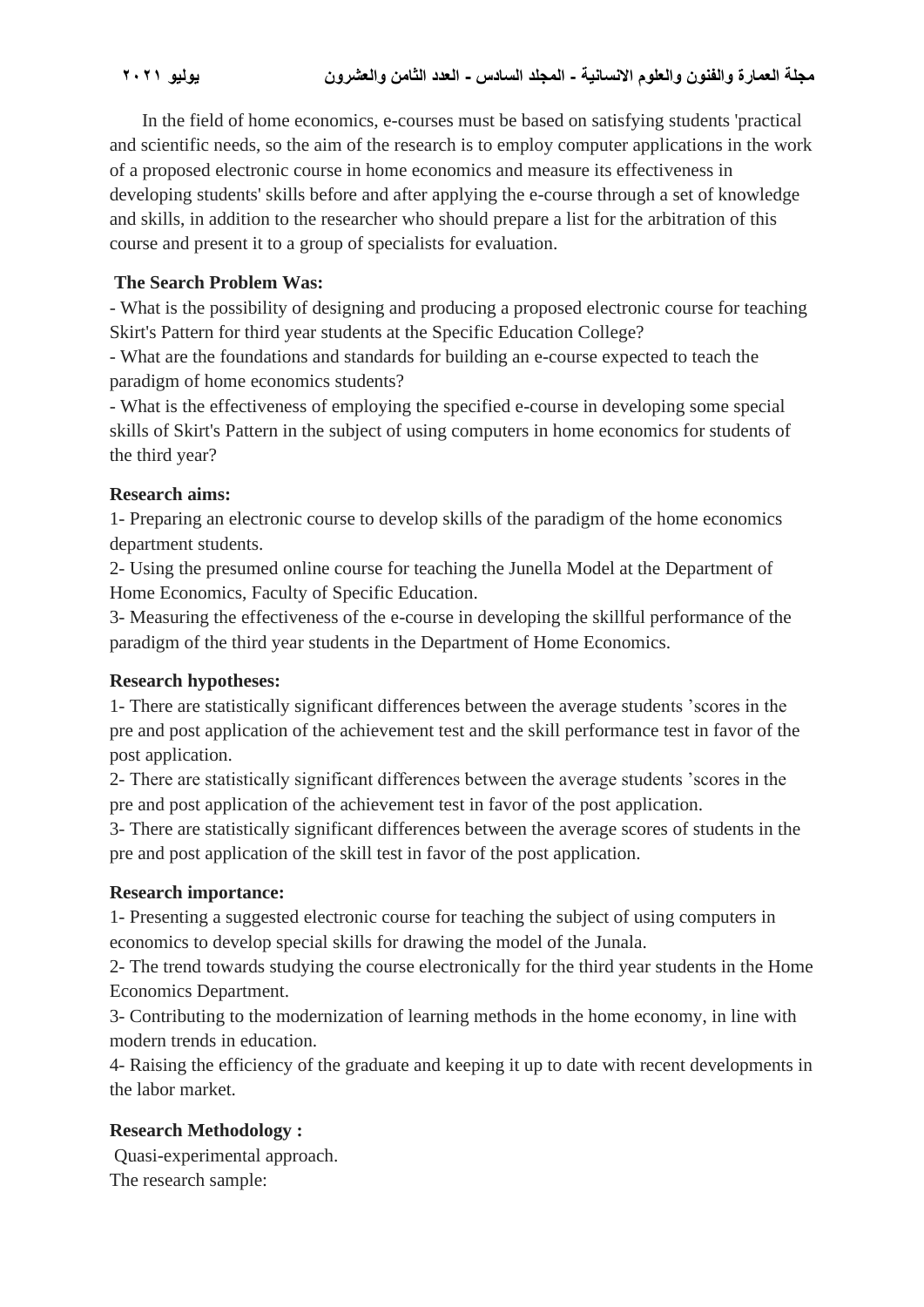Third year students - Department of Home Economics - Faculty of Specific Education - Tanta University.

#### **Search tools:**

- 1- The proposed electronic course.
- 2- A questionnaire to evaluate the electronic course for professors and specialists.
- 3- Cognitive test and pre and post skill skills.

#### **The most important research results are:**

 The proposed online course has a significant impact in giving them some practical knowledge of drawing style grades, as well as the presence of statistically significant differences between the average levels of students in the application before achievement and post-achievement and skill performance test for post-application, there are also statistically significant differences between the average score of students in the pre and post achievement for the achievement of post-implementation, and the presence of statistically significant differences between the average score of student B in the application pre and post to test the skill for the benefit of the dimensional application, which explain the hypotheses and the effectiveness of the online course in teaching Skirt's Pattern and contribute to the modernization of learning methods in the field of home economics, in line with modern trends in education.

# **Summary of results:**

1- Teaching the decision to use computers in home economics by placing the course on a website that has made it easy to communicate with students remotely.

2- It led to developing the knowledge and skill side of students and giving them many new experiences through their use of the Internet to study the educational content of the curriculum in both theoretical and practical terms.

3- Teaching students to draw the model of the skirt on the paint program.

4- Students gain a new skill that qualifies for the labor market and connect specialization with technology.

# **Recommendations:**

1- Activating the electronic course related to the subject of using computers in home economics.

2- Encouraging faculty members to produce electronic courses and distance education.

# **Keywords**:

Effectiveness -E- Course- Skirt

# **References:**

1- Iismaeil , 'asma' eabd alhamid ealaa (2012) : " muqarar alkutrunaa litanmiat bed maharat alfahimi alqarayaa walaitijah nahw allughat alfaransiat ladaa tullab almarhalat alththanawia " risalat majstayr ghyr manshurat , maehad aldirasat altarbawiat ,qasam tuknulujia altaelim , jamieat alqahirat.

2- Abu khatwatan , alsyd eabd almawlaa alsyd (2010) : " mbada' tasmim almuqararat al'iiliktruniat almushtaqat min nazariat altaealum watatbiqatiha altaelimia ", mutamar dawr